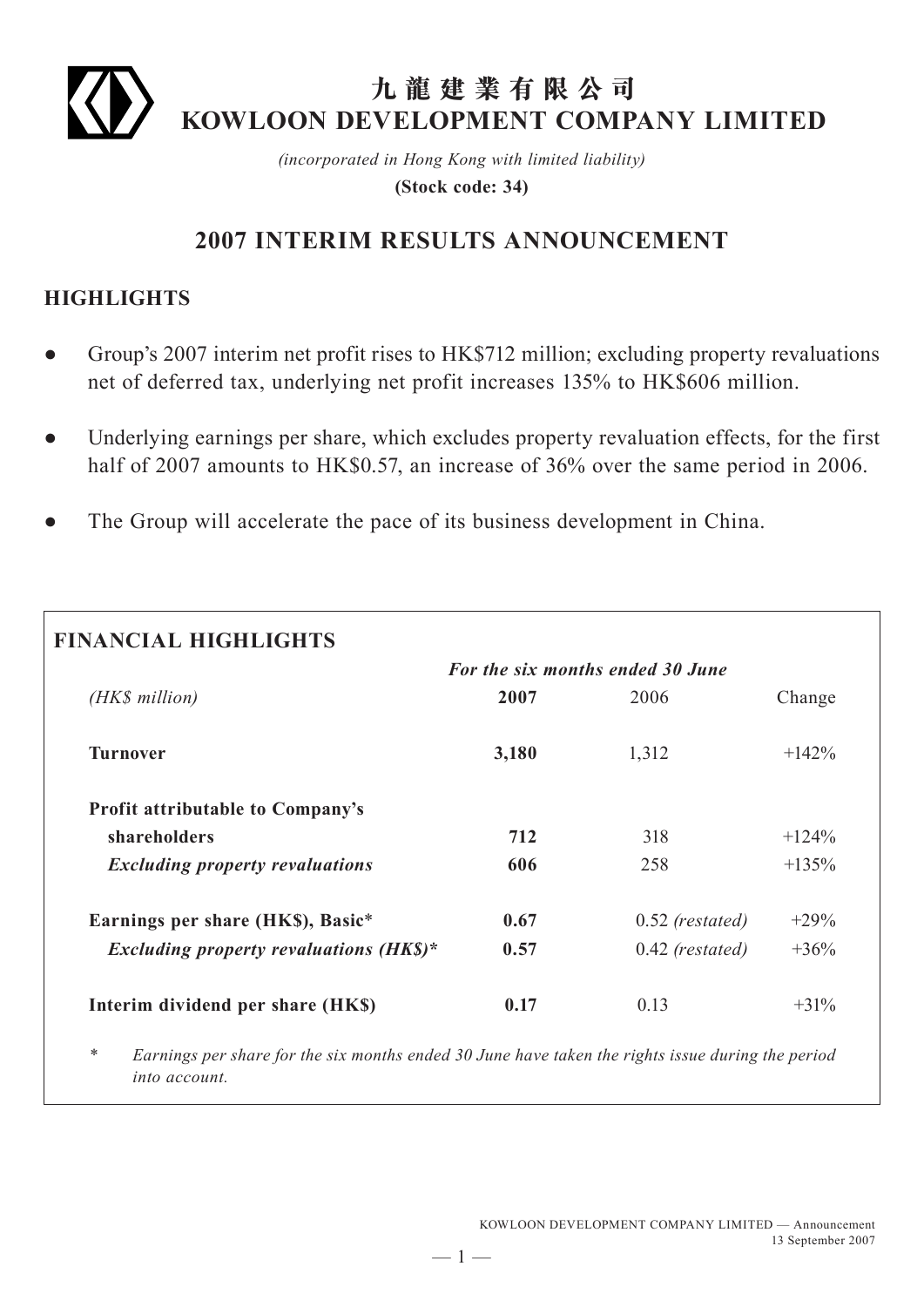# **INTERIM RESULTS AND DIVIDENDS**

The Group's unaudited profit attributable to shareholders for the first six months of 2007 rose to HK\$712 million from HK\$318 million in the same period of last year. Excluding investment property revaluation gains net of deferred tax, underlying net profit amounted to HK\$606 million, an increase of 135% over the first half of 2006.

In February 2007, the Company issued 383,560,425 new shares at HK\$13.80 per share through a one-fortwo rights issue, raising a total of HK\$5,293 million. Taking account of this effect, the underlying interim earnings per share excluding investment property revaluations for the period amounted to HK\$0.57, representing an increase of 36% over the corresponding period of last year. The interim results have been reviewed by the Company's Audit Committee and auditors.

The Board of Directors has declared an interim dividend of HK\$0.17 per share, which represents an increase of 31% over the corresponding period.

# **BUSINESS REVIEW**

We have just delivered another record interim profit for the first half of 2007. The substantial increase in net profit for the period was mainly due to the recognition of profits from our 80% interest of the Macau project, La Baie Du Noble, together with strong investment income.

On 18 January 2007, to facilitate the rights issue, shareholders approved an increase in the authorized share capital of the Company to HK\$500 million by the creation of 4,000,000,000 new shares at HK\$0.10 each.

To further strengthen the Group's earnings base over the medium-term to long-term, on 22 August 2007, the Group entered into an agreement to acquire 50% of a non-performing loan portfolio ("NPLs") with a principal value of approximately RMB35,500 million for a total consideration of RMB2,190 million from China Orient Asset Management Corporation ("China Orient"), one of the four state asset management companies set up by the Ministry of Finance in 1999 to acquire the non-performing loans of China's four largest state-owned banks and financial institutions.

At the same time, the Group will form a joint venture company ("JV") with China Orient, which will inject the remaining 50% of the NPLs into the newly formed JV, to manage the recovery of the whole NPLs. The Company and China Orient will take 75.1% and 24.9% stakes respectively in the JV. The NPLs are mainly located in Guangdong and Hainan provinces.

The acquisition and the formation of the JV are subject to the approval from relevant PRC governmental authorities including but not limited to the National Development and Reform Commission and the Ministry of Commerce.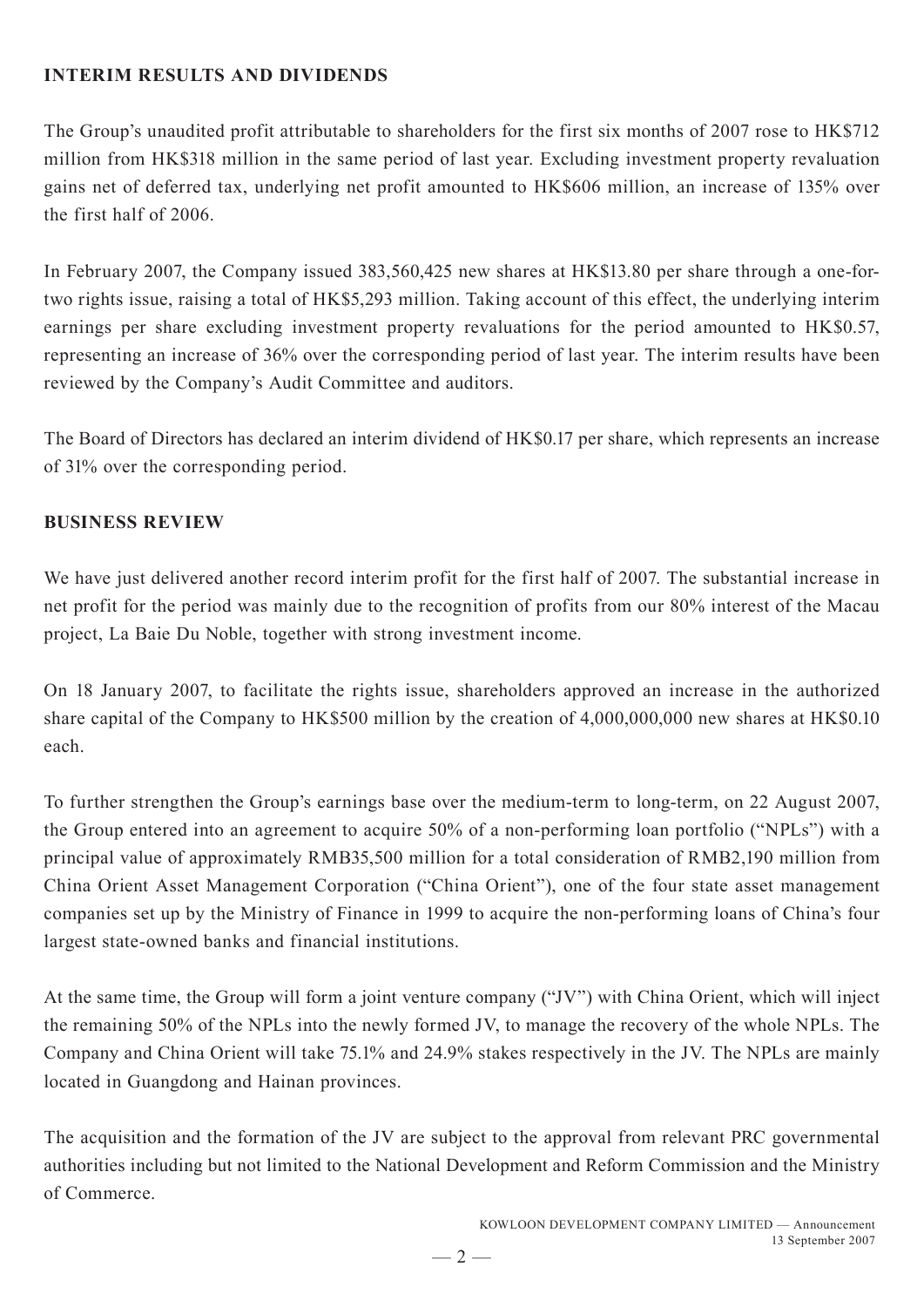# **Property Development**

The Group's operating profits from property development amounted to HK\$131 million for the first six months of 2007, majority of the profits are generated from the recognition of profits from the Group's investment in La Baie Du Noble, an 80% interest residential and commercial property development project in Macau.

The status of the Group's major projects under development and the details of major land held for future development are listed below.

|  |  |  | <b>Status of the Group's Major Projects under Development</b> |
|--|--|--|---------------------------------------------------------------|
|  |  |  |                                                               |

|                              |                 |                 | Approx.            |                                  |
|------------------------------|-----------------|-----------------|--------------------|----------------------------------|
|                              |                 | Group's         | <b>Total Gross</b> |                                  |
|                              |                 | <b>Interest</b> | <b>Floor Area</b>  |                                  |
| Location                     | <b>Usage</b>    | $(\%)$          | (sq. m.)           | <b>Status</b>                    |
| <b>MAINLAND CHINA</b>        |                 |                 |                    |                                  |
| West of Daba Road            | Residential and | 100             |                    | 2,900,000 Site clearance work in |
| Dong Ning District           | Commercial      |                 |                    | progress                         |
| Shenyang                     |                 |                 |                    |                                  |
| <b>PRC</b>                   |                 |                 |                    |                                  |
| Heshun Meijing Shuiku Sector | Residential and | 50              |                    | 1,600,000 Overall layout design  |
| Lishui Town                  | Commercial      |                 |                    | and site formation in            |
| Nanhai District              |                 |                 |                    | progress                         |
| Foshan                       |                 |                 |                    |                                  |
| <b>PRC</b>                   |                 |                 |                    |                                  |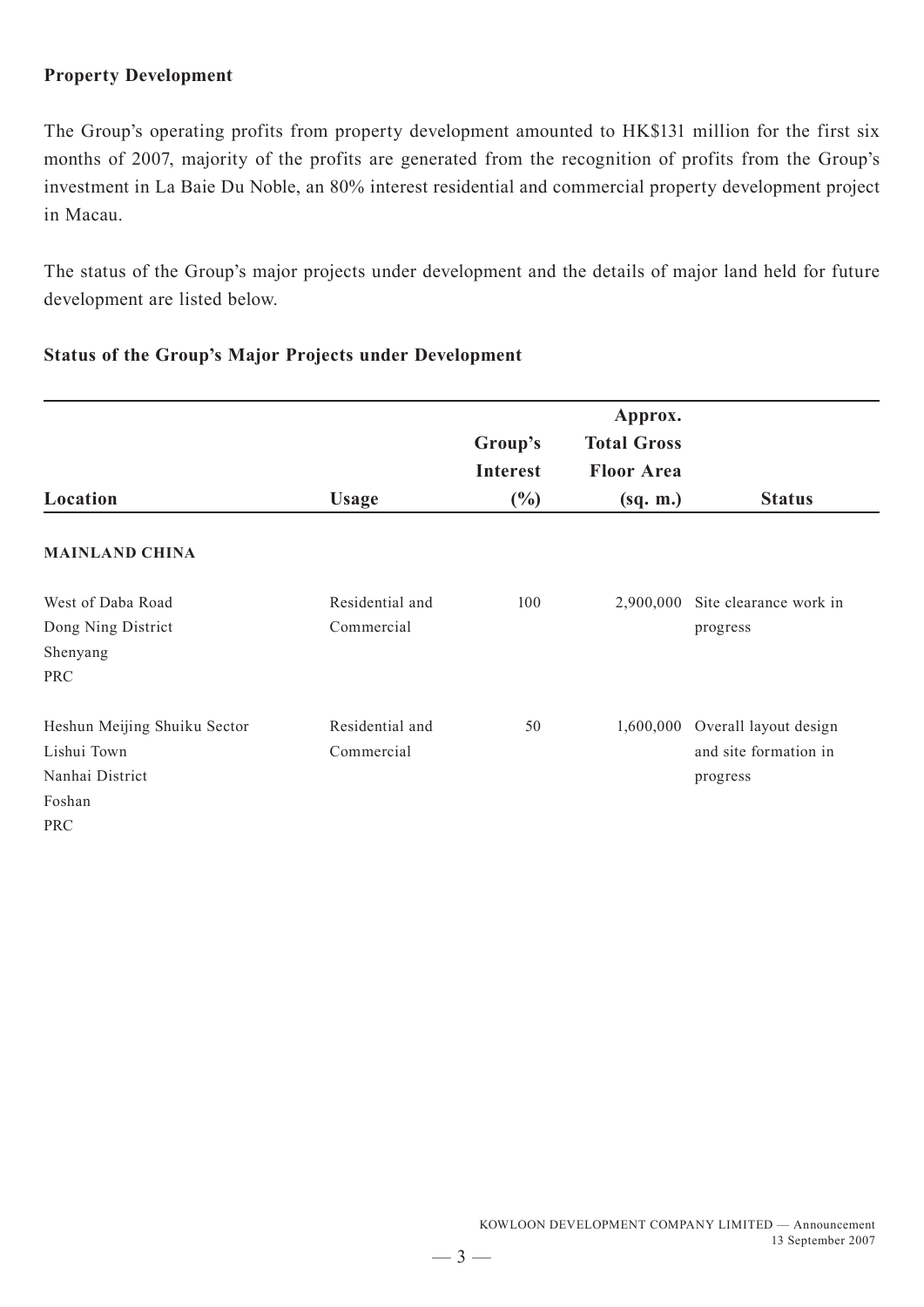|                                                                                                 |                               | Group's<br><b>Interest</b> | Approx.<br><b>Total Gross</b><br><b>Floor Area</b> |                                                                                                   |
|-------------------------------------------------------------------------------------------------|-------------------------------|----------------------------|----------------------------------------------------|---------------------------------------------------------------------------------------------------|
| Location                                                                                        | <b>Usage</b>                  | $\frac{0}{0}$              | (sq. m.)                                           | <b>Status</b>                                                                                     |
| <b>MACAU</b>                                                                                    |                               |                            |                                                    |                                                                                                   |
| Villa de Mer (Notes 1, 2)<br>The Orient Pearl District<br>Novos Aterros da Areia Preta<br>Macau | Residential and<br>Commercial | 48                         |                                                    | 126,400 Foundation work in<br>progress and completion of<br>development expected in<br>2009/2010  |
| Pacifica Garden <sup>(Note 1)</sup><br>Taipa<br>Macau<br><b>HONG KONG</b>                       | Residential and<br>Commercial | 35                         | 35,900                                             | Superstructure work in<br>progress and completion<br>expected by the end of<br>2008 or early 2009 |
| No. 31 Robinson Road<br>Mid-Levels<br>Hong Kong                                                 | Residential                   | 100                        | 11,900                                             | Superstructure work in<br>progress and completion<br>expected in December<br>2007                 |
| No. 35 Clear Water Bay Road<br>Ngau Chi Wan<br>Kowloon<br>Hong Kong                             | Residential and<br>Commercial | 100                        |                                                    | 196,400 Land exchange under<br>process                                                            |
| Nos. 150-162 Belcher's Street<br>Kennedy Town<br>Hong Kong                                      | Residential and<br>Commercial | 100                        |                                                    | 5,600 Demolition work in<br>progress                                                              |
| <b>TOTAL</b>                                                                                    |                               |                            | 4,876,200                                          |                                                                                                   |

#### *Notes:*

*1. Owned by the Group's 59.52% owned subsidiary Polytec Asset Holdings Limited ("Polytec Asset").*

*2. The development of these properties are under the co-investment agreements with wholly owned subsidiaries of the ultimate holding company.*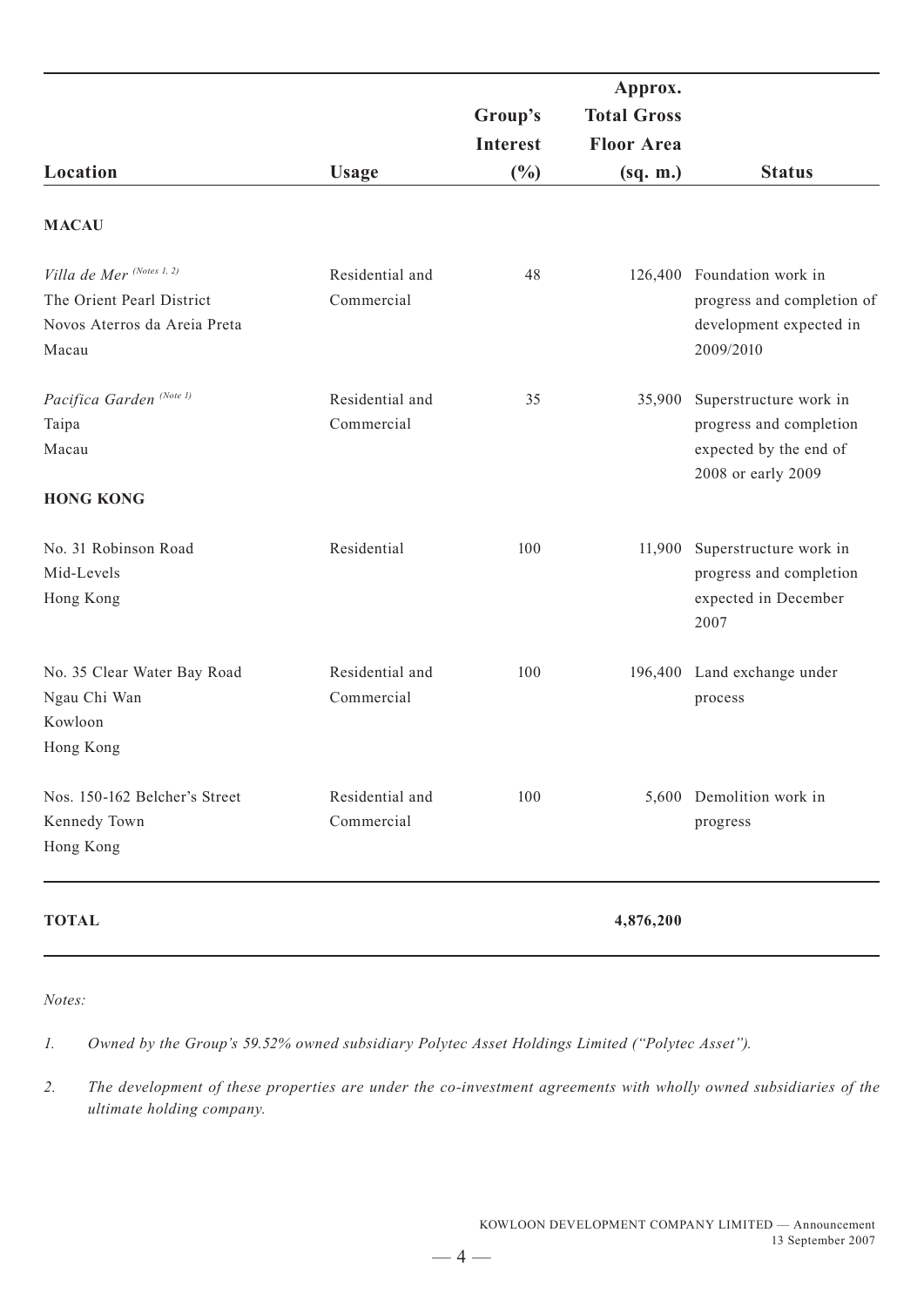|                                                                   |                 |                 | Approx.            |
|-------------------------------------------------------------------|-----------------|-----------------|--------------------|
|                                                                   |                 | Group's         | <b>Total Gross</b> |
|                                                                   |                 | <b>Interest</b> | <b>Floor Area</b>  |
| Location                                                          | <b>Usage</b>    | $(\%)$          | (sq. m.)           |
| <b>MAINLAND CHINA</b>                                             |                 |                 |                    |
| Lot No. Jin Dong Liu 2004-066                                     | Residential and | 61              | 930,000            |
| Intersection of Shiyijing Road and Liuwei Road<br>Hedong District | Commercial      |                 |                    |
| Tianjin                                                           |                 |                 |                    |
| <b>PRC</b>                                                        |                 |                 |                    |
| <b>MACAU</b>                                                      |                 |                 |                    |
| Lotes T and T1 (Notes 1, 2)                                       | Residential and | 48              | 164,200            |
| The Orient Pearl District                                         | Commercial      |                 |                    |
| Novos Aterros da Areia Preta                                      |                 |                 |                    |
| Macau                                                             |                 |                 |                    |
| Lote $P^{(Notes I, 2)}$                                           | Residential and | 48              | 687,700            |
| The Orient Pearl District                                         | Commercial      |                 |                    |
| Novos Aterros da Areia Preta                                      |                 |                 |                    |
| Macau                                                             |                 |                 |                    |
| <b>TOTAL</b>                                                      |                 |                 | 1,781,900          |

# **Details of the Group's Major Land Held for Development**

*Notes:*

*1. Owned by the Group's 59.52% owned subsidiary Polytec Asset.*

*2. The development of these properties are under the co-investment agreements with wholly owned subsidiaries of the ultimate holding company.*

## *Shenyang Dong Ning District, PRC*

Shenyang is the capital city of Liaoning province in Northern China. The development site is located in the eastern part of Shenyang, benefiting in its close proximity to the heart of the metropolitan area. The first phase of development is planned to be commenced in the first half of 2008.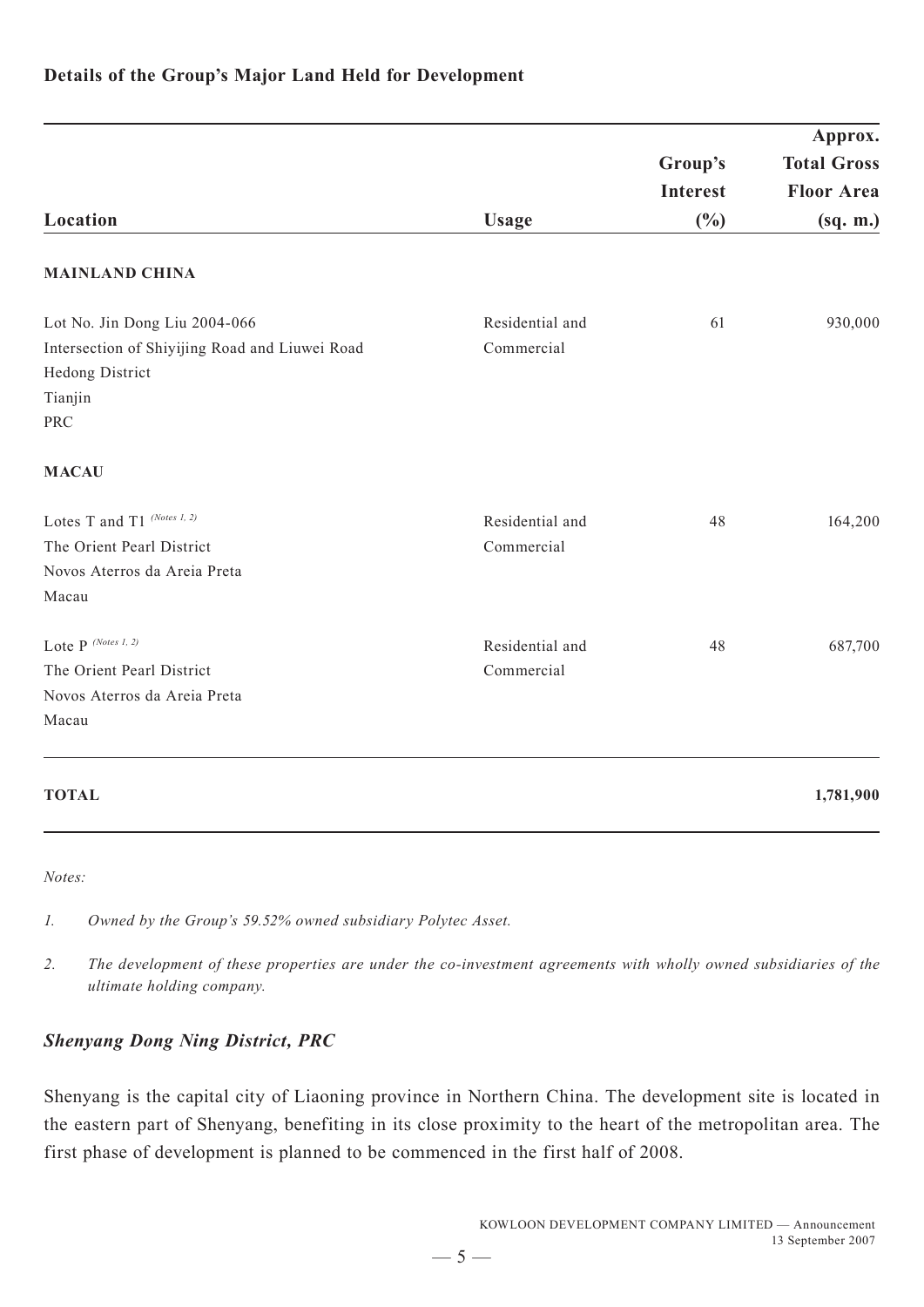## *Foshan Nanhai District, PRC*

The Foshan project is a 50/50 joint venture with CITIC South China (Group) Co., Ltd. Total site area is approximately 4 million sq. m. with a gross floor area of about 1.6 million sq. m. The project will consist of residential, recreational facilities and hotel development. Construction of a golf course is planned to commence soon. Development will be commenced upon the completion of the golf course.

# *Tianjin Hedong District, PRC*

The Tianjin project, located in the central business district of Hedong, was acquired in December 2006. The site was previously a logistics centre of a railway corporation and the clearance of the existing railway network is required before the development commences.

## *No. 31 Robinson Road, Mid-Levels, Hong Kong*

Planning of marketing and sales are now underway and the project is expected to launch in the fourth quarter of 2007.

# *Belcher's Street, Hong Kong*

The Group's redevelopment project at Belcher's Street, Kennedy Town, will be developed into multi-storey high-end residential blocks with retail, recreational and car parking spaces.

## *Ngau Chi Wan, Hong Kong*

The site will be developed into a residential and commercial complex with retail and community facilities.

## **Property Investment**

The gross rental income generated by the Group's investment property portfolio in the first half of year 2007 amounted to HK\$115 million, an increase of 6.5% over the same period in 2006. Overall occupancy rate of the Group's property portfolio remained high for the first six months of 2007, with the average occupancy rate of both the retail spaces and offices at Pioneer Centre, the Group's flagship property, at over 98% and 97% respectively.

## **Property Management**

For the six months ended 30 June 2007, the Group and its associated companies jointly managed properties with a total area of approximately 479,300 sq. m. which included luxury residential, serviced apartments, public housing estates and commercial centres.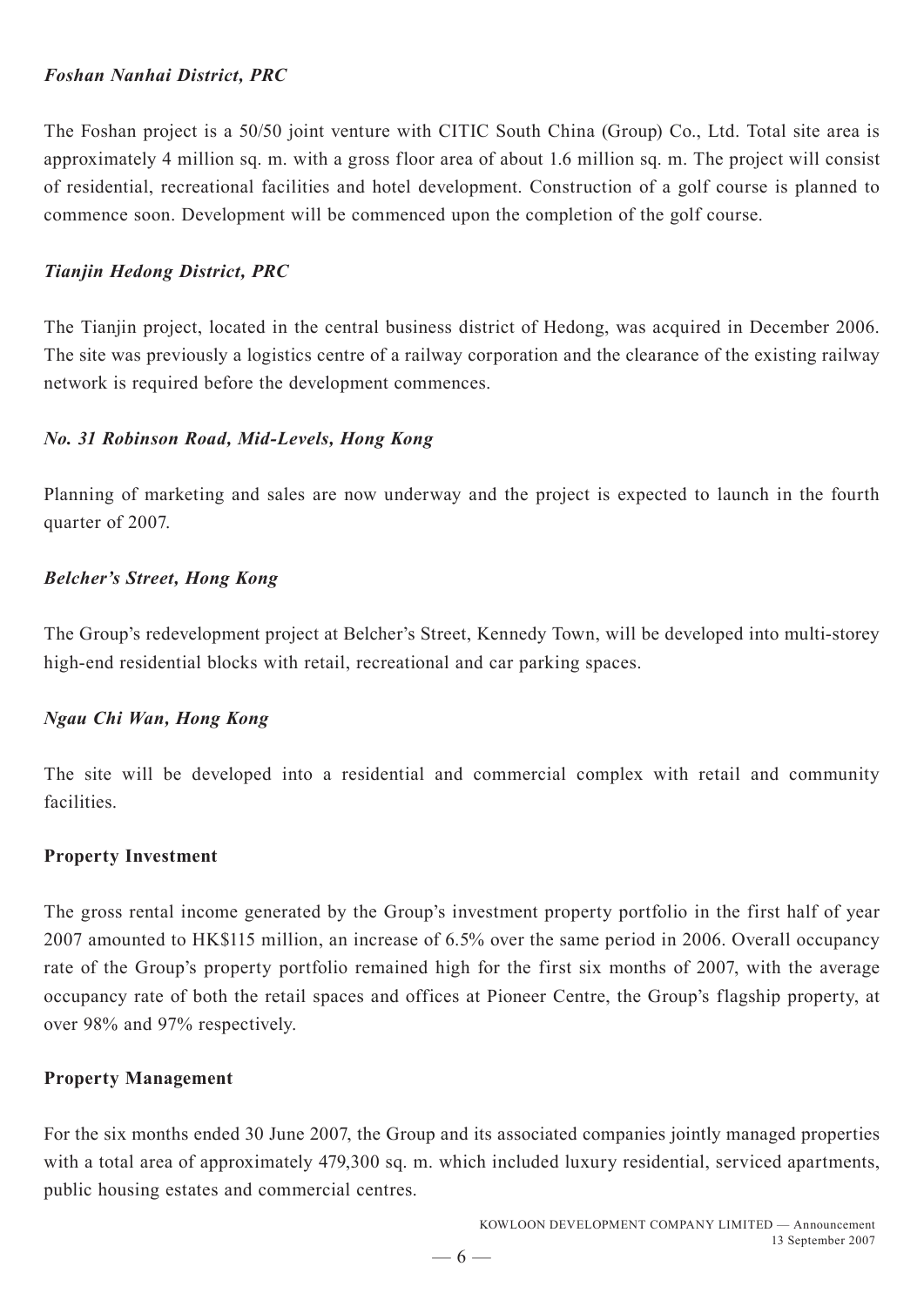## **Finance and Investments**

The finance and investments segment continued to outperform, with the combined activities contributing HK\$393 million to the Group's net profit in the first half of 2007, compared with HK\$19 million in the corresponding period last year.

# **Shenzhen Properties**

In regard to progress of acquisition of Shenzhen Properties & Resources Development (Group) Limited ("Shenzhen Properties"), a notice of termination dated 19 April 2007 was received from the vendor. Upon receipt of the notice, the Company has applied to the China International Economic and Trade Arbitration Commission for arbitration. Whether the Company could proceed with the acquisition depends on the results of arbitration, which are expected to be released by the Commission by the end of this year.

# **Polytec Asset**

Polytec Asset Holdings Limited ("Polytec Asset"), a 59.52% owned listed subsidiary of the Company, recorded an after-tax profit of HK\$112 million during the period under review. The profit of Polytec Asset attributable to the Group amounted to HK\$58 million for the period, as compared with HK\$11 million in the same period of 2006. The improvement in net profit for the first six months of the year was mainly due to the rising rental income from the property investment portfolio and strong investment income.

Looking forward, the Group believes Macau's large infrastructure development projects, together with strong investment in gaming and tourism related industries, will continue to support economic growth and hence to create sustainable demand for housing, buoying the territory's property market in the years ahead. As one of the leading property developers in Macau with sizeable landbank and development projects, we will continue to benefit favourably from this promising prospects of economic environment.

# **FINANCIAL REVIEW**

## **Financial Resources and Bank Borrowings**

As at 30 June 2007, the Group's total bank borrowings amounted to HK\$1,925 million with HK\$1,253 million repayable in more than one year. Cash and cash equivalents of the Group amounted to HK\$1,563 million with resulting net borrowings position of HK\$362 million, a substantial reduction of 80% or HK\$1,416 million as compared with the net borrowings of HK\$1,778 million as at 31 December 2006. During the six months' period under review, the Group raised net proceeds of HK\$3,035 million by the issue of 383,560,425 rights shares at HK\$13.8 per share and after offsetting loans from the ultimate holding company of HK\$2,256 million. The new equity capital had not only strengthened the financial position of the Group by reducing the Group's gearing ratio (calculated on the basis of net bank borrowings to equity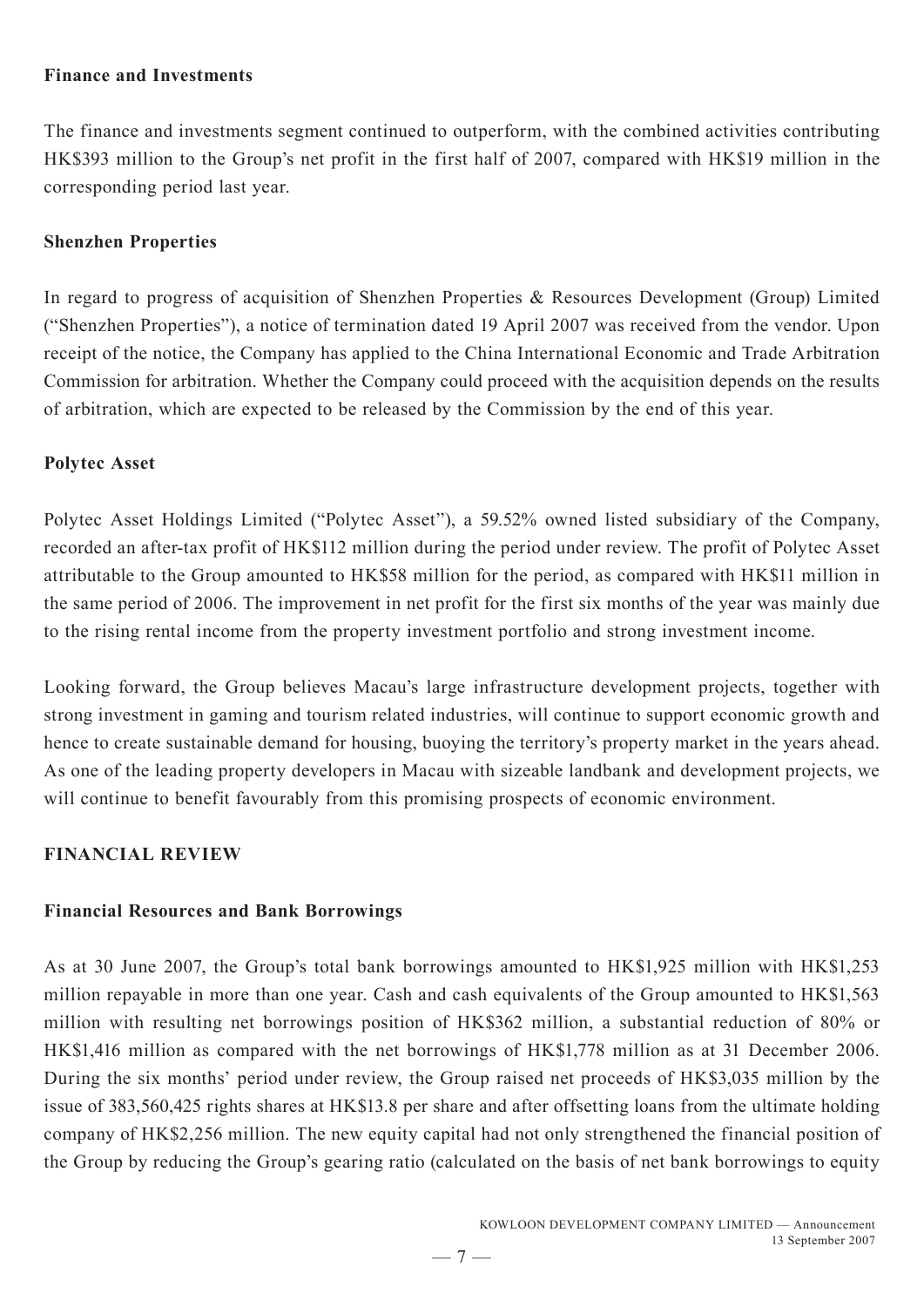attributable to shareholders of the Company) significantly from 20% at year end of 2006 to 2.4% as at 30 June 2007 but also equipped the Group with funds for further investment opportunities which may come up especially from the Mainland China.

The ultimate holding company continued its financial support to the Group with loans outstanding as at 30 June 2007 of HK\$1,434 million including the balance of HK\$880 million in respect of the acquisition of interests in property development in Macau. Taking account of the outstanding balance due to the ultimate holding company, the adjusted gearing ratio is 12% as at 30 June 2007.

During the period under review, the Group has further increased its investment in both Shenyang and Foshan projects by HK\$219 million and HK\$195 million respectively, while HK\$771 million was added to its financial investment portfolio. The total outstanding balance due to the ultimate holding company dropped by HK\$4,450 million with HK\$2,256 million being offset against portion of the subscription money for the Company's rights shares by the major shareholder Intellinsight Holdings Limited. An amount of HK\$1,348 million was received by the Group during the first half year of 2007 from a subsidiary of the ultimate holding company, Polytec Holdings International Limited in Macau.

All banking facilities are arranged on a floating rate basis. Management will continue to monitor and manage the Group's exposure to interest rate risks and will engage in relevant hedging arrangements when appropriate.

With the Group's investment in several property projects in China, the expected appreciation of Renminbi will increase the investment costs in these projects. Nevertheless, the Group will benefit from the associated currency gain and the future revenue generated from the projects which are denominated in Renminbi. The Group's exposure to other currency risk is insignificant.

With the financing facilities in place, recurrent income from investment properties, property sales and the proceeds from the rights issue in February 2007, there are sufficient financial resources for the Group to satisfy its commitments in property projects and working capital requirements. Furthermore, according to the assets transfer agreement with China Orient, the Company may be required to issue new equity for its capital commitments under the agreement.

# **Capital Commitments**

As at 30 June 2007, the Group had contracted commitments of HK\$704 million in respect of the acquisition of Shenzhen Properties. Commitments for construction work of investment properties amounted to HK\$99 million.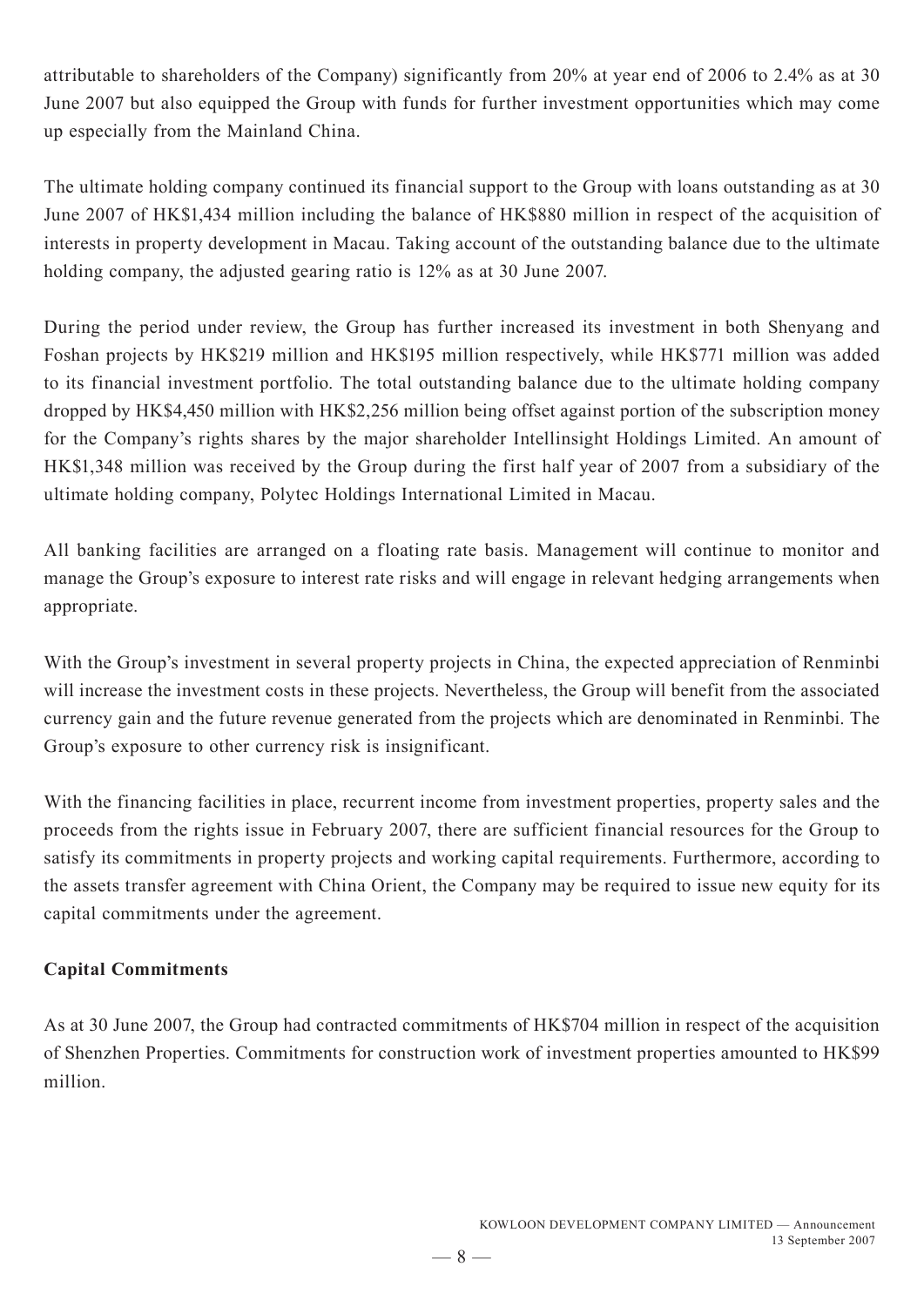## **Pledge of Assets**

As at 30 June 2007, properties and financial investments valued at HK\$6,884 million and time deposits of HK\$345 million were pledged to financial institutions to secure credit facilities or as margin deposits for the Group's financial investments. The Group had no contingent liabilities as at 30 June 2007.

# **OUTLOOK**

Over the course of 2006, through a series of major land acquisitions, we have secured a number of sizeable pieces of land in Macau and three cities in the Mainland China, namely Tianjin, Foshan and Shenyang. Accordingly the Group's landbank has significantly increased to 5 million sq. m. gross floor area with 480,000 sq. m. in Macau and 4,300,000 sq. m. in China. These moves have laid a solid foundation for the Group's property development in the years ahead.

We are optimistic about the economic development in China and believe its continued strong economic growth and on-going urbanization will lead to rising personal income and wealth and hence a rapid growth in the number of middle-class households, boosting resilient demand for housing. The recent rise in auctioned land prices and housing prices across the nation confirms our positive view on the China property market.

All the Group's projects in China are proceeding well and are expected to start contributing earnings to the Group in 2009. In the first half of 2008, we will commence the construction work of the first phase of our Shenyang and Foshan development projects. For the Tianjin project, where the development site is located in the heart of central business district of Hedong, we plan to build a modern commercial complex which will become the most prominent landmark in the area.

Over the past six months, we have been building up a strong local team of professionals and experts, which will enable the Group to accelerate the pace of its business development in China.

The Group, through its subsidiary Polytec Asset, will continue to maintain its strategic focus on Macau, where we believe there is still further upside in its property market.

The performance of the Group's finance and investments segment has been encouraging over the past five years, with its investment income rising significantly each year. We did expand our investment portfolio throughout the period 2002-2006, but at the same time, we have also improved the overall rate of return to capital. Meanwhile, we will continue to maintain highly prudent approach to our investment activities.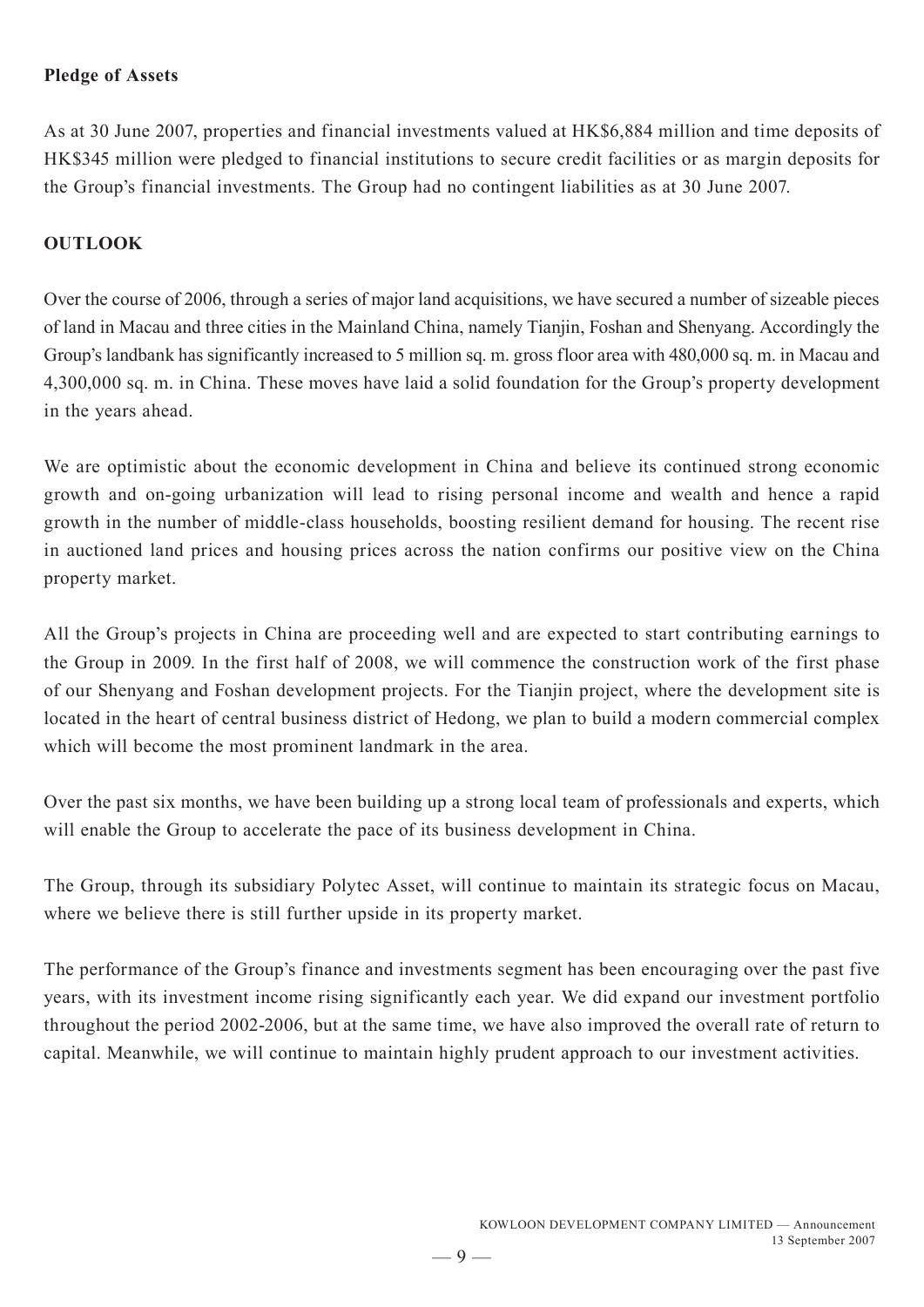The proposed acquisition of 50% of the non-performing loan portfolio from China Orient will further strengthen the Group's finance and investments business. And the Group's joint-venture with China Orient will build mutual benefits and long-term business relationship with one of the four state asset management companies. Indeed, the combined synergy generated from China Orient's existing human resources and its knowledge in local business, and our management's extensive knowledge and experience in finance, retail, infrastructure and manufacturing businesses, will enable the joint-venture to enhance the recovery rate of the NPLs.

Looking forward, we will continue to explore potential investment opportunities in Hong Kong and Macau and accelerate the pace of our business development in China. With existing investment and development plans, the Group is entering a period of rapid growth and we expect this impetus will provide sustainable and solid momentum to the Group's earnings for the years to come.

# **Appreciation**

On behalf of the Board, I would like to take this opportunity to express my gratitude to my fellow directors for their guidance and to all our staff for their hardwork, dedication and professionalism.

**Or Wai Sheun** *Chairman*

Hong Kong, 13 September 2007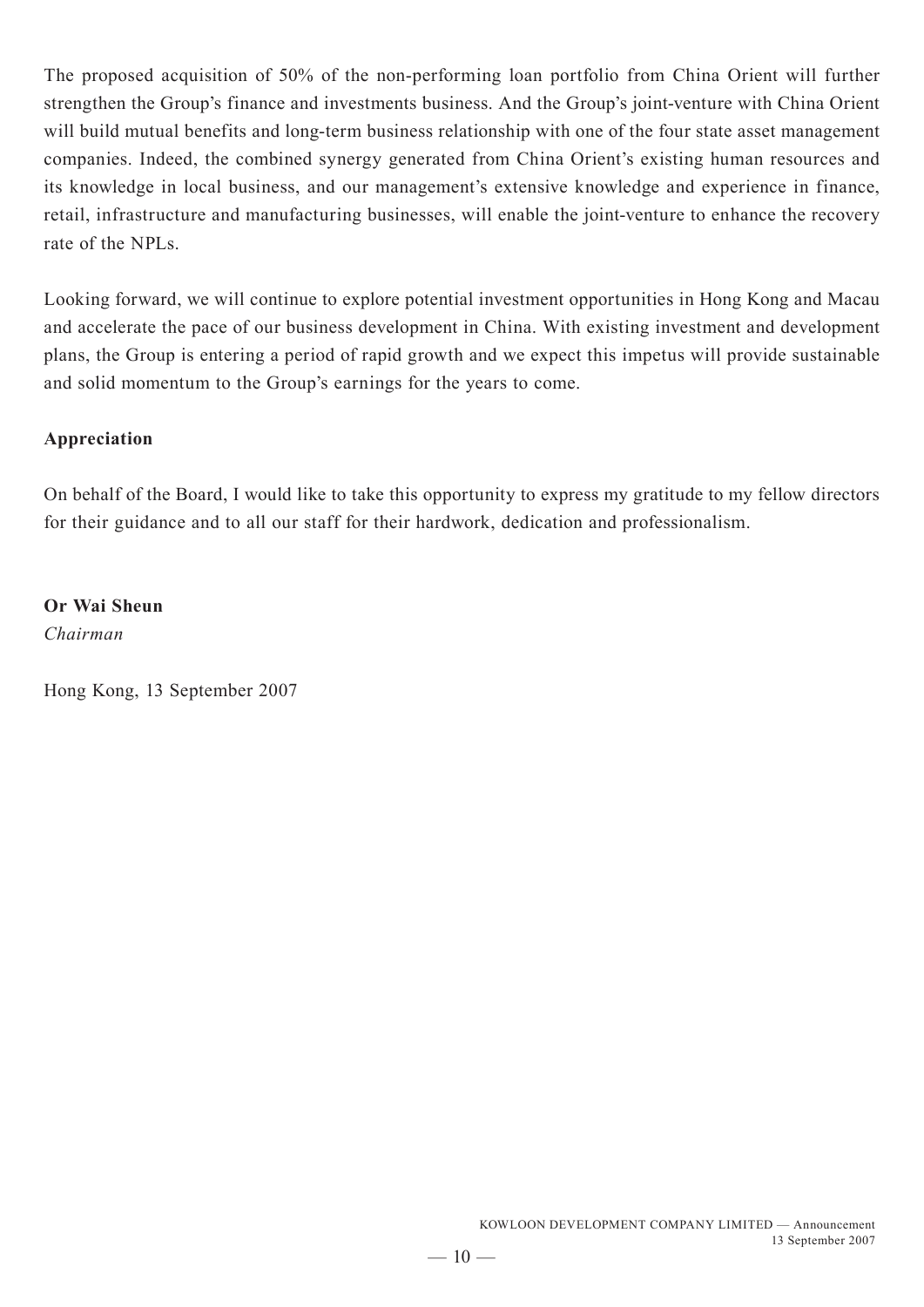## **OTHER INFORMATION**

#### **Compliance with the Code on Corporate Governance Practices**

The Company has complied with all code provisions set out in Appendix 14 Code on Corporate Governance Practices of the Rules Governing the Listing of Securities on The Stock Exchange of Hong Kong Limited ("Listing Rules") throughout the accounting period for the six months ended 30 June 2007, save for code provision A.2.1.

Code Provision A.2.1 stipulates that the roles of chairman and chief executive officer should be separated and should not be performed by the same individual. Under the existing corporate structure, both the positions of the Chairman and chief executive officer are held by Mr. Or Wai Sheun. On viewing this structure, the Board considers that it is beneficial to the Company as it enables the Company to make prompt and efficient decisions. Moreover, all major decisions are made in consultation with members of the Board and appropriate board committees comprising experienced and high caliber individuals. Hence, the operations of the board committees ensure the balance of power and authority. The corporate governance principles of the Company emphasize the importance of a quality Board and accountability to all shareholders.

#### **Codes for Dealing in the Company's Securities**

The Company has adopted the Model Code for Securities Transactions by Directors of Listed Issuers (the "Model Code") as set out in Appendix 10 of the Listing Rules. The Company has made specific enquiry of all Directors regarding any non-compliance with the Model Code during the period under review and they have all confirmed that they had fully complied with the required standard set out in the Model Code. Specific employees who are likely to be in possession of unpublished price sensitive information have also been requested to comply with the provisions of the Model Code. No incident of non-compliance was noted by the Company.

#### **Purchase, Sale or Redemption of Shares**

There was no purchase, sale or redemption by the Company, or any of its subsidiaries, of the Company's listed shares during the six months ended 30 June 2007.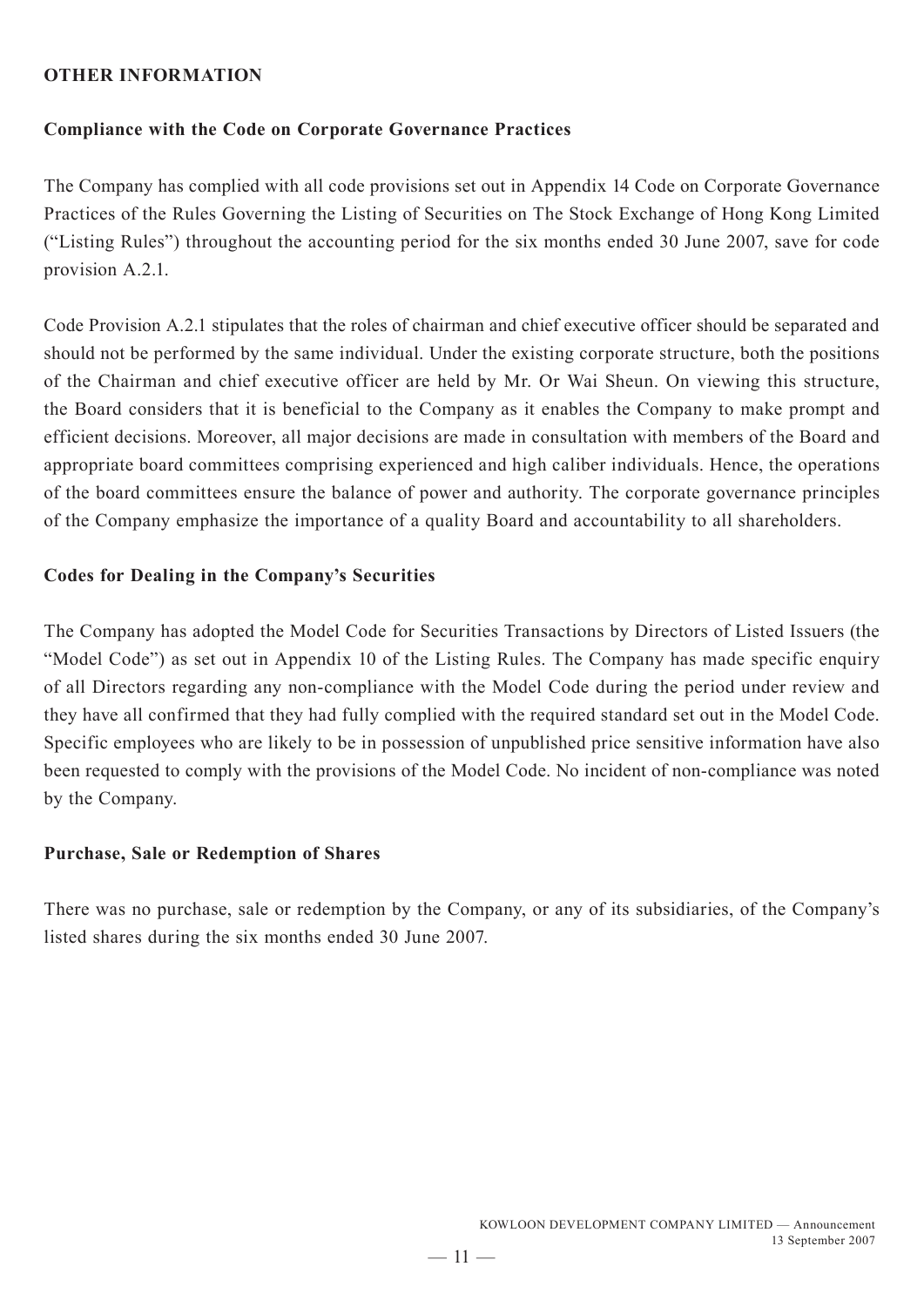## **Closure of Register of Members**

The Register of Members of the Company will be closed from Wednesday, 3 October 2007 to Friday, 5 October 2007, both days inclusive. To qualify for interim dividend, all transfers accompanied by the relevant share certificates must be lodged with the Company's Registrars, Computershare Hong Kong Investor Services Limited, at 1712-6, 17th Floor, Hopewell Centre, 183 Queen's Road East, Wanchai, Hong Kong not later than 4:30 p.m. on Tuesday, 2 October 2007.

# **Corporate Citizenship**

We are committed to enhance corporate citizenship and the Company was awarded 2007 silver member by the World Wide Fund For Nature Hong Kong, recognizing its contribution in supporting environmental protection.

# **Publication of Interim Results and Interim Report**

This results announcement is published on the websites of the Company at www.kdc.com.hk and Hong Kong Exchanges and Clearing Limited at www.hkex.com.hk. The Company's 2007 Interim Report containing information required by Appendix 16 of the Listing Rules will be despatched to shareholders of the Company and available at the same websites by the end of September 2007.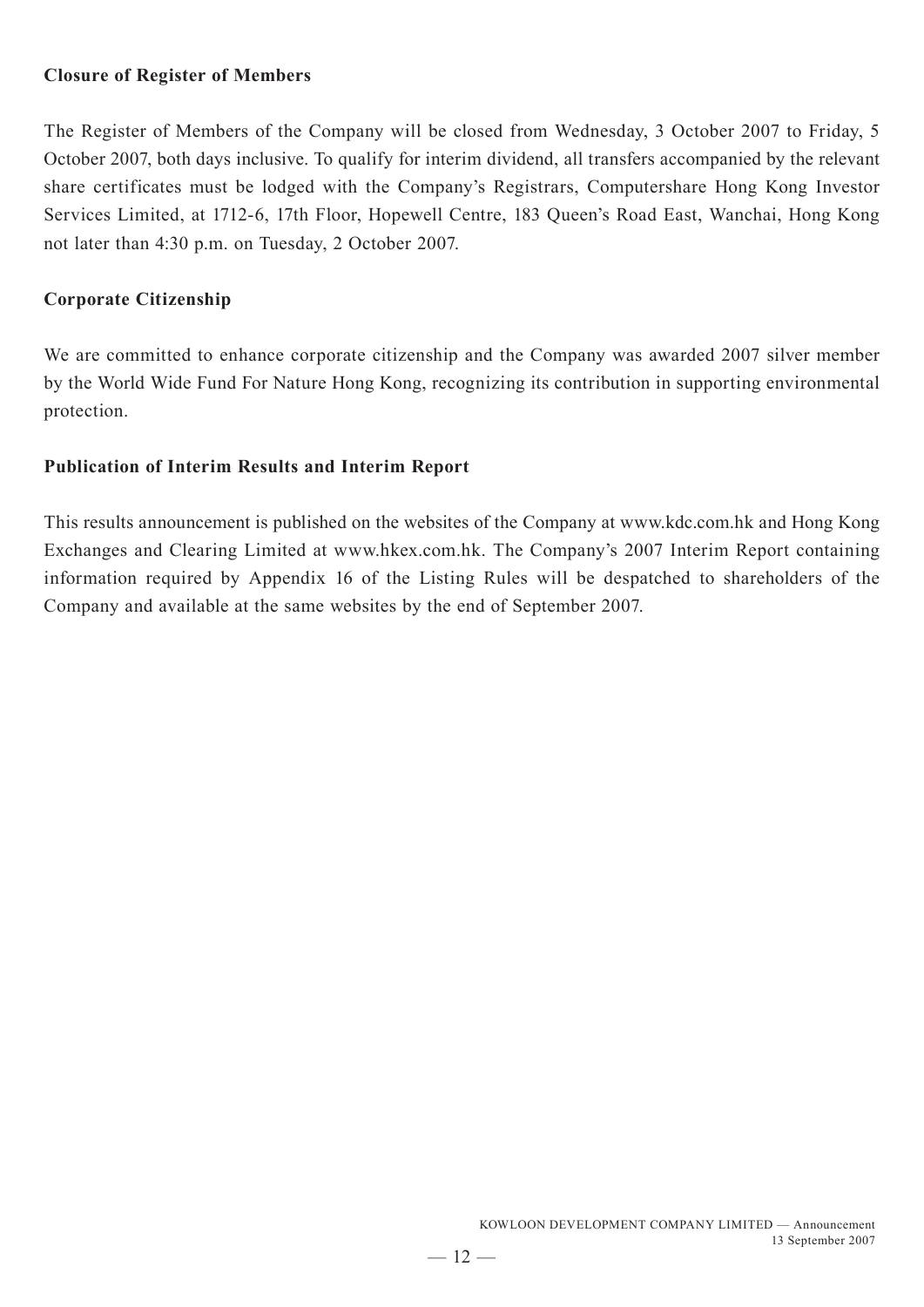## **INTERIM RESULTS**

The directors of Kowloon Development Company Limited (the "Company") are pleased to announce the unaudited consolidated results of the Company and its subsidiaries (the "Group") for the six months ended 30 June 2007 together with the comparative figures of 2006 as follows:

#### **Consolidated Income Statement**

|                                                               |                | Six months ended 30 June |                     |
|---------------------------------------------------------------|----------------|--------------------------|---------------------|
|                                                               |                | 2007<br>(unaudited)      | 2006<br>(unaudited) |
|                                                               | Note           | <b>HK'000</b>            | HK\$'000            |
| <b>Turnover</b>                                               | $\overline{2}$ | 3,180,113                | 1,312,418           |
| Other revenue                                                 |                | 6,407                    | 7,151               |
| Other net income/(expenses)                                   | $\mathfrak{Z}$ | 235,209                  | (62, 301)           |
| Depreciation and amortization                                 |                | (5,102)                  | (4,738)             |
| Staff costs                                                   |                | (29, 187)                | (28, 780)           |
| Cost of inventories/financial investments sold                |                | (2,540,740)              | (905, 171)          |
| Fair value changes on investment properties                   |                | 128,438                  | 72,210              |
| Other operating expenses                                      |                | (23, 825)                | (34, 835)           |
| <b>Profit from operations</b>                                 | $\overline{2}$ | 951,313                  | 355,954             |
| Finance costs                                                 | 4              | (57,200)                 | (34,203)            |
| Profit on disposal of an associated company                   |                |                          | 47,090              |
| Share of profits of associated companies                      |                | 1,161                    | 588                 |
| Share of profits less losses of jointly controlled entities   |                | 6,208                    | 3,273               |
| <b>Profit before taxation</b>                                 |                | 901,482                  | 372,702             |
| Income tax                                                    | 5              | (130, 893)               | (43, 470)           |
| Profit for the period                                         |                | 770,589                  | 329,232             |
| <b>Attributable to:</b>                                       |                |                          |                     |
| Shareholders of the Company                                   |                | 711,746                  | 317,835             |
| Minority interests                                            |                | 58,843                   | 11,397              |
| Profit for the period                                         |                | 770,589                  | 329,232             |
|                                                               |                |                          | (restated)          |
| Earnings per share — Basic                                    | 6(a)           | <b>HK\$0.67</b>          | HK\$0.52            |
| Earnings per share $-$ Basic                                  |                |                          |                     |
| (excluding fair value changes on investment properties net of |                |                          | (restated)          |
| deferred tax)                                                 | 6(b)           | <b>HK\$0.57</b>          | HK\$0.42            |
| Dividend per share                                            | 7              | <b>HK\$0.17</b>          | HK\$0.13            |
|                                                               |                |                          |                     |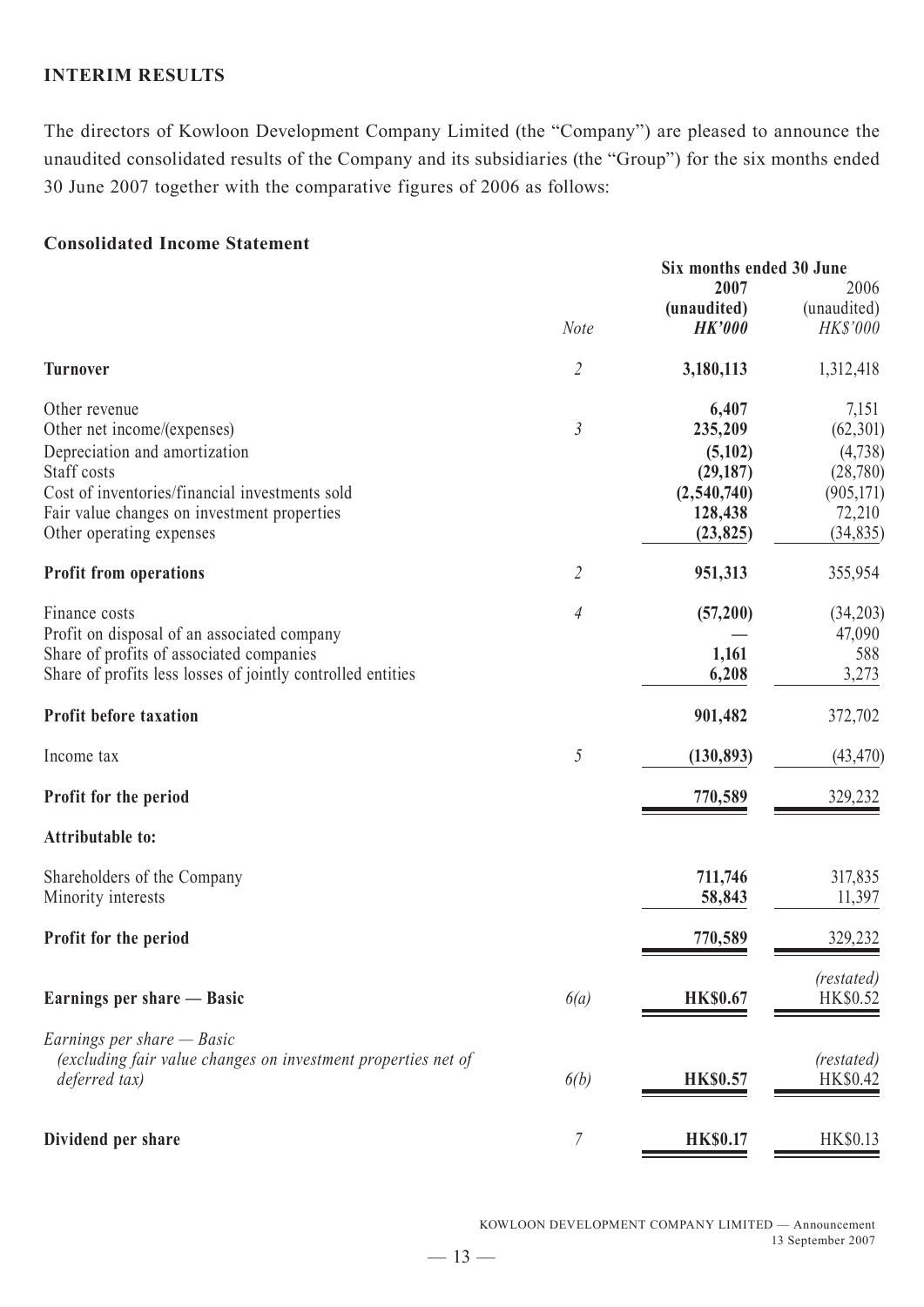# **Consolidated Balance Sheet**

|                                              | At 30 June 2007 |                                |                                | At 31 December 2006   |                       |
|----------------------------------------------|-----------------|--------------------------------|--------------------------------|-----------------------|-----------------------|
|                                              | <b>Note</b>     | (unaudited)<br><b>HK\$'000</b> | (unaudited)<br><b>HK\$'000</b> | (audited)<br>HK\$'000 | (audited)<br>HK\$'000 |
| <b>Non-current assets</b>                    |                 |                                |                                |                       |                       |
| Fixed assets                                 |                 |                                |                                |                       |                       |
| - Investment properties                      |                 |                                | 4,625,330                      |                       | 4,494,630             |
| - Leasehold land held for own use            |                 |                                | 255,757                        |                       | 259,022               |
| — Other property, plant and equipment        |                 |                                | 40,296                         |                       | 40,740                |
|                                              |                 |                                | 4,921,383                      |                       | 4,794,392             |
| Goodwill                                     |                 |                                | 16,994                         |                       | 16,994                |
| Interests in property development            |                 |                                | 10,505,678                     |                       | 9,490,063             |
| Interest in jointly controlled entities      |                 |                                | 999,405                        |                       | 789,209               |
| Interest in associated companies             |                 |                                | 7,142                          |                       | 12,040                |
| Financial investments                        |                 |                                | 136,508                        |                       | 150,635               |
| Loans and advances                           |                 |                                | 32,991                         |                       | 40,430                |
| Deferred tax assets                          |                 |                                | 4,051                          |                       | 3,970                 |
|                                              |                 |                                | 16,624,152                     |                       | 15,297,733            |
| <b>Current assets</b>                        |                 |                                |                                |                       |                       |
| Interest in property development             |                 | 59,288                         |                                | 122,124               |                       |
| Inventories                                  |                 | 4,350,586                      |                                | 4,054,734             |                       |
| Trade and other receivables                  | 8               | 947,484                        |                                | 1,045,889             |                       |
| Loans and advances                           |                 | 54,316                         |                                | 56,942                |                       |
| Amounts due from jointly controlled entities |                 | 232,374                        |                                | 258,053               |                       |
| Amount due from an associated company        |                 |                                |                                | 185                   |                       |
| Derivative financial instruments             |                 | 88,274                         |                                | 36,074                |                       |
| Financial investments                        |                 | 2,043,547                      |                                | 1,258,752             |                       |
| Time deposit (pledged)                       |                 | 345,087                        |                                | 65,994                |                       |
| Cash and cash equivalents                    |                 | 1,562,831                      |                                | 401,830               |                       |
|                                              |                 | 9,683,787                      |                                | 7,300,577             |                       |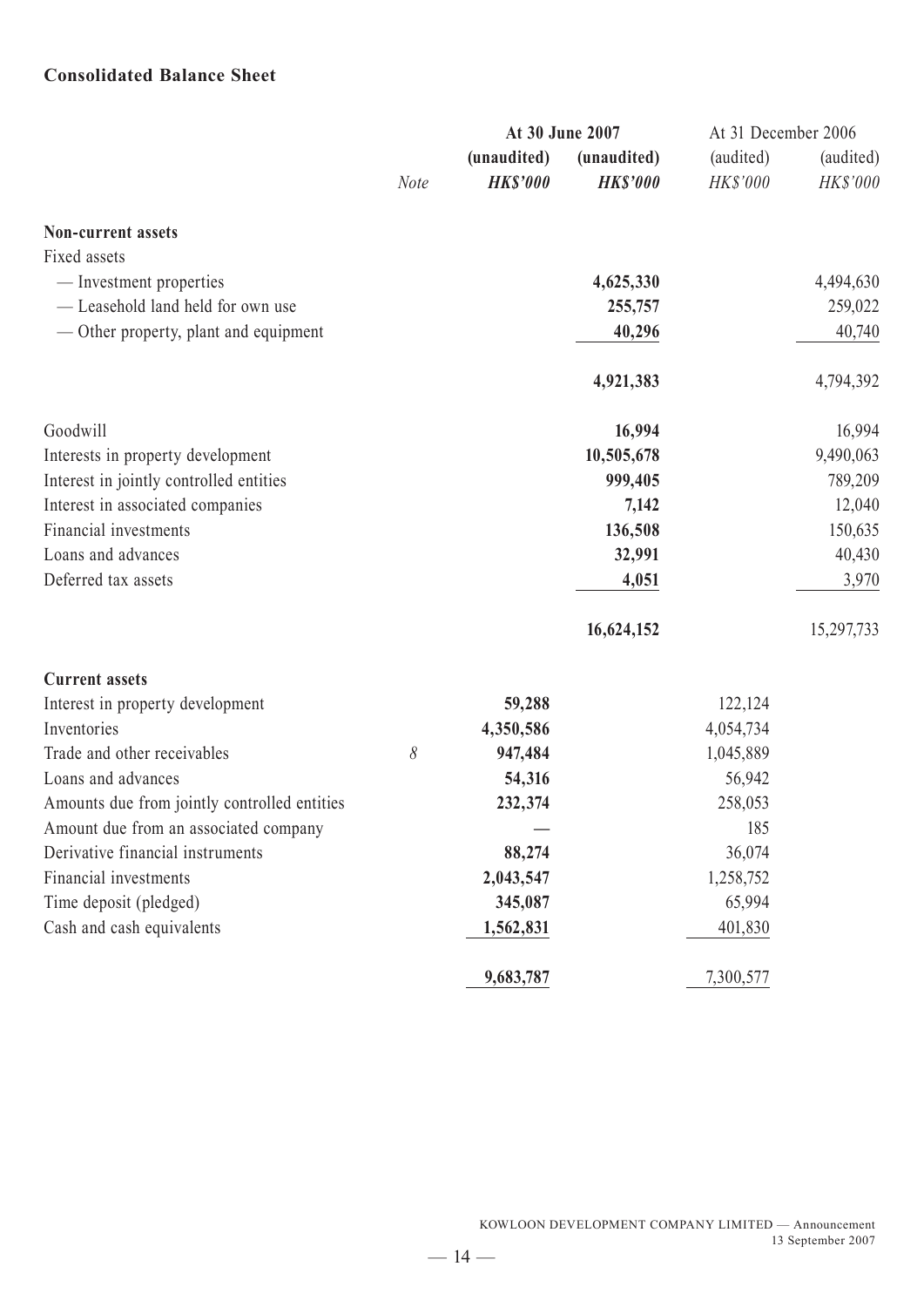|                                              |             | At 30 June 2007 |                 | At 31 December 2006 |            |
|----------------------------------------------|-------------|-----------------|-----------------|---------------------|------------|
|                                              |             | (unaudited)     | (unaudited)     | (audited)           | (audited)  |
|                                              | <b>Note</b> | <b>HK\$'000</b> | <b>HK\$'000</b> | HK\$'000            | HK\$'000   |
| <b>Current liabilities</b>                   |             |                 |                 |                     |            |
| Trade and other payables                     | 9           | 1,390,830       |                 | 1,087,207           |            |
| Amount due to ultimate holding company       |             |                 |                 | 4,985               |            |
| Amounts due to minority shareholders         |             | 18,270          |                 | 25,082              |            |
| Derivative financial instruments             |             | 19,499          |                 | 16,590              |            |
| Bank loans                                   |             | 671,843         |                 | 888,843             |            |
| Current taxation                             |             | 189,364         |                 | 94,363              |            |
|                                              |             | 2,289,806       |                 | 2,117,070           |            |
| Net current assets                           |             |                 | 7,393,981       |                     | 5,183,507  |
| <b>Total assets less current liabilities</b> |             |                 | 24,018,133      |                     | 20,481,240 |
| <b>Non-current liabilities</b>               |             |                 |                 |                     |            |
| Other payable                                |             | 1,348,000       |                 |                     |            |
| Loan from ultimate holding company           |             | 554,339         |                 | 2,857,548           |            |
| Amount payable to ultimate holding company   |             | 879,853         |                 | 3,026,231           |            |
| Bank loans                                   |             | 1,253,200       |                 | 1,290,700           |            |
| Deferred tax liabilities                     |             | 764,772         |                 | 734,230             |            |
|                                              |             |                 | 4,800,164       |                     | 7,908,709  |
| <b>NET ASSETS</b>                            |             |                 | 19,217,969      |                     | 12,572,531 |
| <b>CAPITAL AND RESERVES</b>                  |             |                 |                 |                     |            |
| Share capital                                |             |                 | 115,068         |                     | 76,712     |
| Reserves                                     |             |                 | 15,032,930      |                     | 8,976,072  |
| Total equity attributable to shareholders of |             |                 |                 |                     |            |
| the Company                                  |             |                 | 15,147,998      |                     | 9,052,784  |
| Minority interests                           |             |                 | 4,069,971       |                     | 3,519,747  |
| <b>TOTAL EQUITY</b>                          |             |                 | 19,217,969      |                     | 12,572,531 |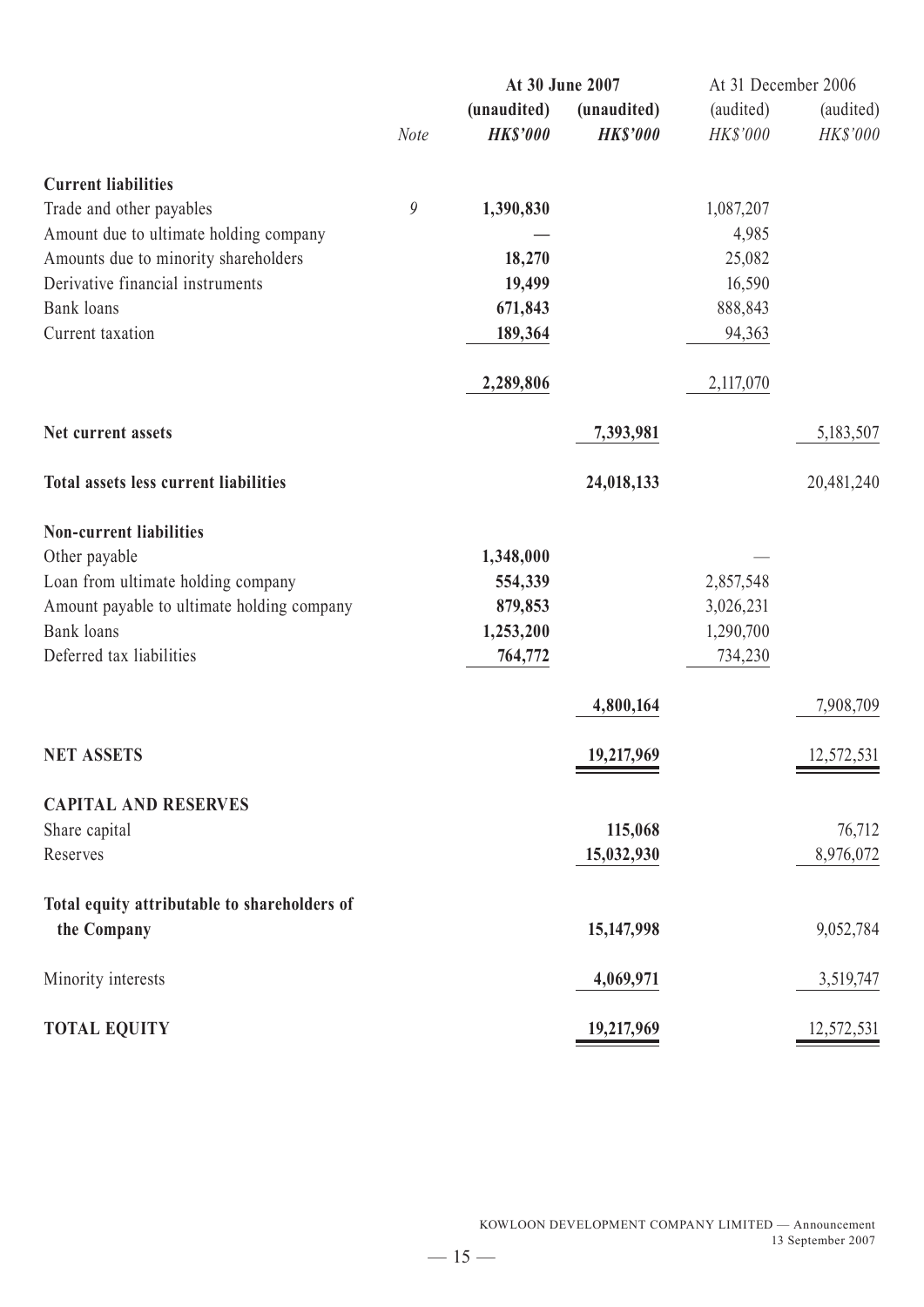#### *Notes:*

#### **1. Basis of preparation**

The interim financial report has been prepared on a basis consistent with the accounting policies adopted in the 2006 annual financial statements except for the adoption of certain new standards, amendments and interpretations issued by the Hong Kong Institute of Certified Public Accountants ("HKICPA"), which are effective for accounting periods beginning on or after 1 January 2007. The adoption of the new standards, amendments and interpretations had no material effect on the Group's results of operation and financial position.

The interim financial report has been prepared in accordance with the applicable disclosure provisions of the Rules Governing the Listing of Securities on The Stock Exchange of Hong Kong Limited, including compliance with Hong Kong Accounting Standard 34, "Interim financial reporting", issued by the HKICPA.

#### **2. Segment information**

#### *(a) Business segments*

|                                                       | Six months ended 30 June 2007   |                                            |                                           |                                                         |                                  |  |  |
|-------------------------------------------------------|---------------------------------|--------------------------------------------|-------------------------------------------|---------------------------------------------------------|----------------------------------|--|--|
|                                                       | Consolidated<br><b>HK\$'000</b> | Property<br>development<br><b>HK\$'000</b> | Property<br>investment<br><b>HK\$'000</b> | <b>Finance</b><br>and<br>investments<br><b>HK\$'000</b> | <b>Others</b><br><b>HK\$'000</b> |  |  |
| Turnover                                              | 3,180,113                       | 167,398                                    | 114,853                                   | 2,857,052                                               | 40,810                           |  |  |
| Contribution from operations<br>Fair value changes on | 844,907                         | 131,290                                    | 109,052                                   | 595,785                                                 | 8,780                            |  |  |
| investment properties<br>Unallocated group expenses   | 128,438<br>(22, 032)            |                                            | 128,438                                   |                                                         |                                  |  |  |
| Profit from operations                                | 951,313                         |                                            |                                           |                                                         |                                  |  |  |
| Finance costs<br>Share of profits of associated       | (57, 200)                       |                                            |                                           |                                                         |                                  |  |  |
| companies<br>Share of profits less losses of          | 1,161                           |                                            |                                           |                                                         | 1,161                            |  |  |
| jointly controlled entities                           | 6,208                           | (1, 221)                                   | 7,429                                     |                                                         |                                  |  |  |
| Profit before taxation<br>Income tax                  | 901,482<br>(130, 893)           |                                            |                                           |                                                         |                                  |  |  |
| Profit for the period                                 | 770,589                         |                                            |                                           |                                                         |                                  |  |  |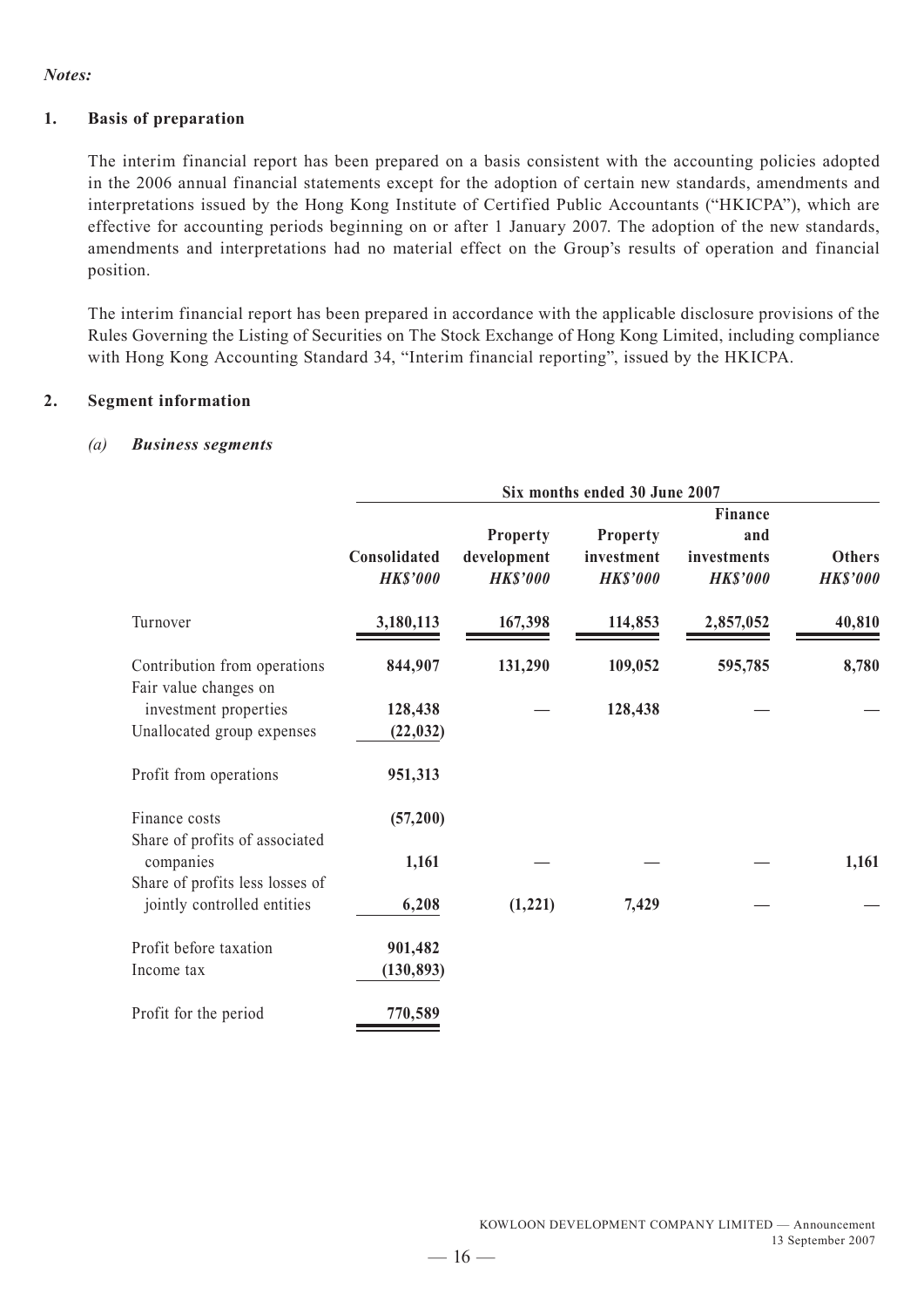|                                                       | Six months ended 30 June 2006 |                                     |                                    |                                           |                    |  |  |  |
|-------------------------------------------------------|-------------------------------|-------------------------------------|------------------------------------|-------------------------------------------|--------------------|--|--|--|
|                                                       | Consolidated<br>HK\$'000      | Property<br>development<br>HK\$'000 | Property<br>investment<br>HK\$'000 | Finance<br>and<br>investments<br>HK\$'000 | Others<br>HK\$'000 |  |  |  |
| Turnover                                              | 1,312,418                     | 597,841                             | 107,931                            | 579,270                                   | 27,376             |  |  |  |
| Contribution from operations<br>Fair value changes on | 304,371                       | 172,324                             | 97,088                             | 27,558                                    | 7,401              |  |  |  |
| investment properties                                 | 72,210                        |                                     | 72,210                             |                                           |                    |  |  |  |
| Unallocated group expenses                            | (20, 627)                     |                                     |                                    |                                           |                    |  |  |  |
| Profit from operations                                | 355,954                       |                                     |                                    |                                           |                    |  |  |  |
| Finance costs                                         | (34,203)                      |                                     |                                    |                                           |                    |  |  |  |
| Profit on disposal of an                              |                               |                                     |                                    |                                           |                    |  |  |  |
| associated company                                    | 47,090                        |                                     |                                    |                                           |                    |  |  |  |
| Share of profits of associated                        |                               |                                     |                                    |                                           |                    |  |  |  |
| companies                                             | 588                           |                                     |                                    |                                           | 588                |  |  |  |
| Share of profits of jointly                           |                               |                                     |                                    |                                           |                    |  |  |  |
| controlled entities                                   | 3,273                         |                                     | 3,273                              |                                           |                    |  |  |  |
| Profit before taxation                                | 372,702                       |                                     |                                    |                                           |                    |  |  |  |
| Income tax                                            | (43, 470)                     |                                     |                                    |                                           |                    |  |  |  |
| Profit for the period                                 | 329,232                       |                                     |                                    |                                           |                    |  |  |  |

# *(b) Geographical segments*

|                            | <b>Group turnover</b>    |           | Group profit from operations |          |
|----------------------------|--------------------------|-----------|------------------------------|----------|
|                            | Six months ended 30 June |           | Six months ended 30 June     |          |
|                            | 2007<br>2006             |           | 2007                         | 2006     |
|                            | <b>HK\$'000</b>          | HK\$'000  | <b>HK\$'000</b>              | HK\$'000 |
| Hong Kong                  | 2,965,190                | 1,154,139 | 805,412                      | 310,058  |
| People's Republic of China | 750                      | 132,000   | (6, 947)                     | 29,835   |
| Macau                      | 164,447                  | 12,409    | 137,926                      | 822      |
| North America              | 42,309                   | 11,252    | 7,553                        | 12,682   |
| Others                     | 7,417                    | 2,618     | 7,369                        | 2,557    |
|                            | 3,180,113                | 1,312,418 | 951,313                      | 355,954  |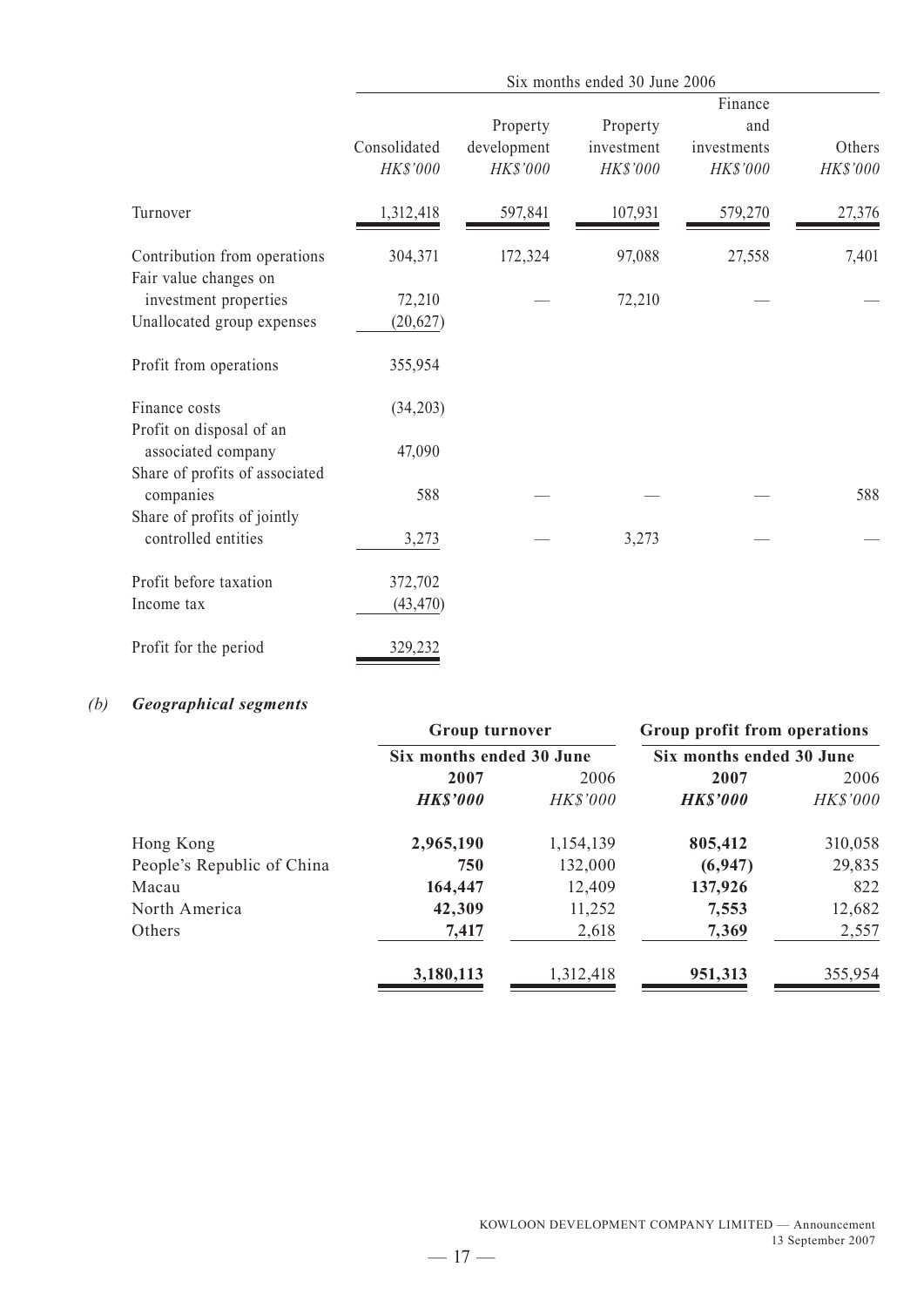#### **3. Other net income/(expenses)**

Other net income/(expenses) represents fair value changes on financial investments and derivative financial instruments.

#### **4. Finance costs**

|                                                                  | Six months ended 30 June |           |  |
|------------------------------------------------------------------|--------------------------|-----------|--|
|                                                                  | 2007                     | 2006      |  |
|                                                                  | <b>HK\$'000</b>          | HK\$'000  |  |
| Interest on bank loans and overdrafts                            | 49,711                   | 61,886    |  |
| Interest on loan from/amount payable to ultimate holding company | 53,061                   | 12,717    |  |
| Less: Amount capitalized                                         | (45, 572)                | (39, 529) |  |
|                                                                  | 57,200                   | 35,074    |  |
| Less: Interest expense included as other operating expenses      |                          | (871)     |  |
|                                                                  | 57,200                   | 34,203    |  |

## **5. Income tax**

|                                  | Six months ended 30 June |          |
|----------------------------------|--------------------------|----------|
|                                  | 2007                     | 2006     |
|                                  | <b>HK\$'000</b>          | HK\$'000 |
| Current $\text{tax}$ - Hong Kong | 98,226                   | 31,823   |
| — Overseas                       | 3,067                    | 1,505    |
|                                  | 101,293                  | 33,328   |
| Deferred tax                     | 29,600                   | 10,142   |
|                                  | 130,893                  | 43,470   |

The provision for Hong Kong profits tax is calculated at 17.5% (six months ended 30 June 2006: 17.5%) on the estimated assessable profits of the period. Overseas tax is calculated at the applicable tax rates ruling in the respective jurisdictions.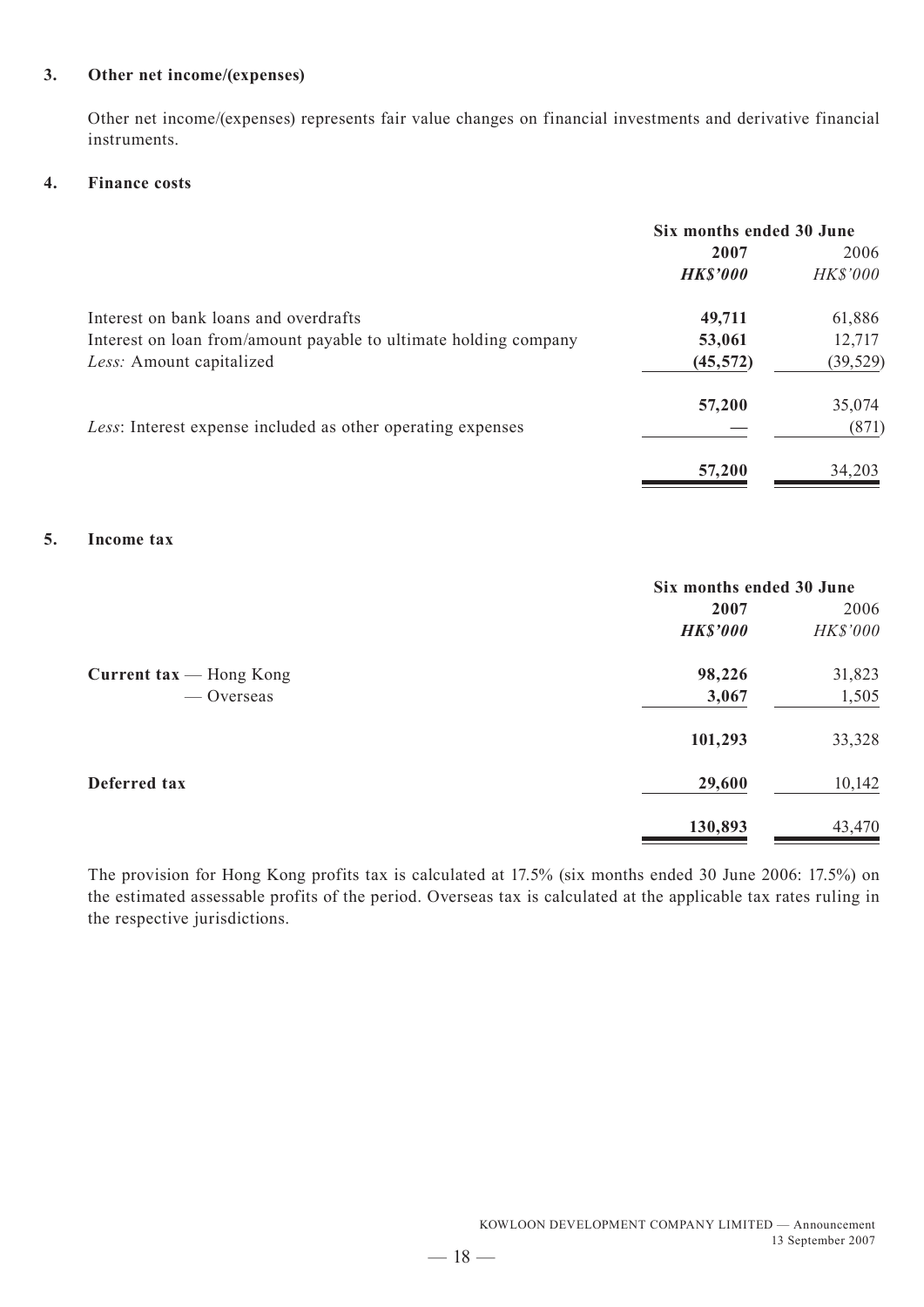#### **6. Earnings per share**

#### *(a) Basic earnings per share*

The calculation of basic earnings per share is based on the profit attributable to shareholders of the Company of HK\$711,746,000 (six months ended 30 June 2006: HK\$317,835,000) and weighted average number of ordinary shares in issue during the period of 1,065,307,711 (2006: 607,719,138 as restated).

#### *(b) Basic earnings per share (excluding fair value changes on investment properties net of deferred tax)*

The calculation of basic earnings per share excluding fair value changes on investment properties net of deferred tax is based on the adjusted profit attributable to shareholders of the Company of HK\$605,785,000 (six months ended 30 June 2006: HK\$257,908,000).

#### *(c) Diluted earnings per share*

No diluted earnings per share for the six months ended 30 June 2006 and 2007 has been presented as the Company had no dilutive potential ordinary shares for both periods.

*(d)* The comparative amount of earnings per share has been restated, as the number of ordinary shares in prior period has been adjusted for the consolidation of one-for-two rights issue effected during the six months ended 30 June 2007.

#### **7. Dividends**

|                                                             | Six months ended 30 June |          |
|-------------------------------------------------------------|--------------------------|----------|
|                                                             | 2007                     | 2006     |
|                                                             | <b>HK\$'000</b>          | HK\$'000 |
| Interim dividend declared after the interim period of       |                          |          |
| HK\$0.17 (2006: HK\$0.13) per share on 1,150,681,275 shares |                          |          |
| $(2006: 680, 120, 850$ shares)                              | 195,616                  | 88,416   |

#### **8. Trade and other receivables**

Included in this item are trade receivables (net of impairment losses for bad and doubtful debts) with an ageing analysis as follows:

|                           |                 | At 30 June At 31 December |
|---------------------------|-----------------|---------------------------|
|                           | 2007            | 2006                      |
|                           | <b>HK\$'000</b> | HK\$'000                  |
| Current and $0 - 90$ days | 231,967         | 113,212                   |
| $91 - 180$ days           | 2,019           | 1,521                     |
| Over 180 days             | 8,781           | 7,973                     |
|                           | 242,767         | 122,706                   |

The Group maintains a defined credit policy. An ageing analysis of trade receivables is prepared on a regular basis and is closely monitored to minimize any credit risk associated with receivables.

> KOWLOON DEVELOPMENT COMPANY LIMITED — Announcement 13 September 2007